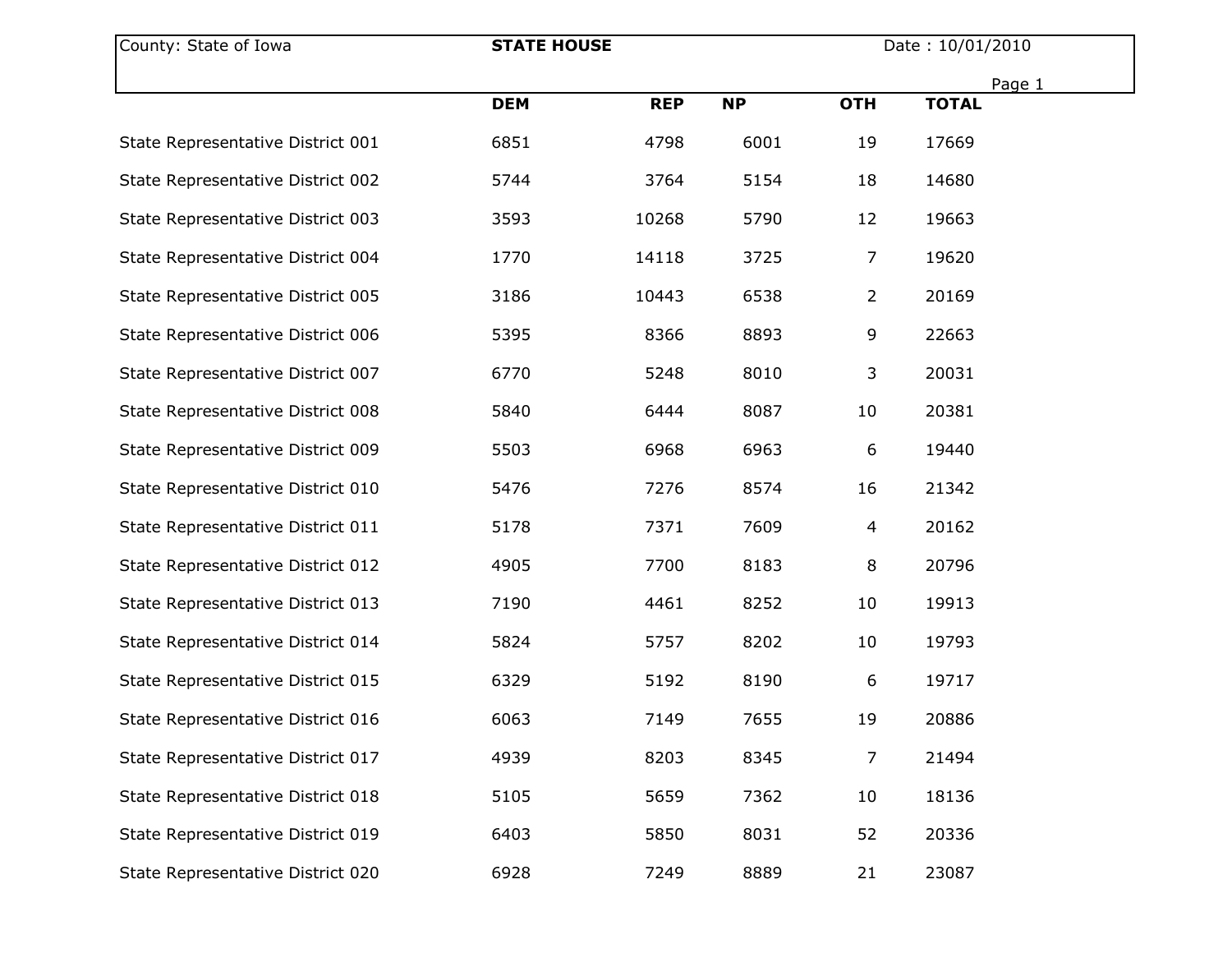| County: State of Iowa             | <b>STATE HOUSE</b> |            |           | Date: 10/01/2010<br>Page 3 |              |  |
|-----------------------------------|--------------------|------------|-----------|----------------------------|--------------|--|
|                                   | <b>DEM</b>         | <b>REP</b> | <b>NP</b> | <b>OTH</b>                 | <b>TOTAL</b> |  |
| State Representative District 021 | 7228               | 4355       | 7037      | 10                         | 18630        |  |
| State Representative District 022 | 9297               | 2421       | 6603      | 9                          | 18330        |  |
| State Representative District 023 | 6255               | 4748       | 8778      | 9                          | 19790        |  |
| State Representative District 024 | 5445               | 5514       | 7664      | 5                          | 18628        |  |
| State Representative District 025 | 9059               | 4397       | 8319      | 15                         | 21790        |  |
| State Representative District 026 | 7431               | 3903       | 7891      | 6                          | 19231        |  |
| State Representative District 027 | 9154               | 3813       | 6696      | 11                         | 19674        |  |
| State Representative District 028 | 8581               | 4230       | 6533      | 6                          | 19350        |  |
| State Representative District 029 | 9212               | 6622       | 8662      | 28                         | 24524        |  |
| State Representative District 030 | 12610              | 6404       | 10224     | 41                         | 29279        |  |
| State Representative District 031 | 7054               | 5462       | 8908      | 6                          | 21430        |  |
| State Representative District 032 | 6638               | 6620       | 8615      | 14                         | 21887        |  |
| State Representative District 033 | 8941               | 3675       | 7892      | 36                         | 20544        |  |
| State Representative District 034 | 8302               | 4664       | 7305      | 20                         | 20291        |  |
| State Representative District 035 | 7904               | 7594       | 9339      | 18                         | 24855        |  |
| State Representative District 036 | 7996               | 8173       | 9881      | 30                         | 26080        |  |
| State Representative District 037 | 7525               | 7094       | 8115      | 21                         | 22755        |  |
| State Representative District 038 | 8758               | 5012       | 6194      | 20                         | 19984        |  |
| State Representative District 039 | 6006               | 5973       | 9109      | 12                         | 21100        |  |
| State Representative District 040 | 5245               | 7661       | 7654      | 10                         | 20570        |  |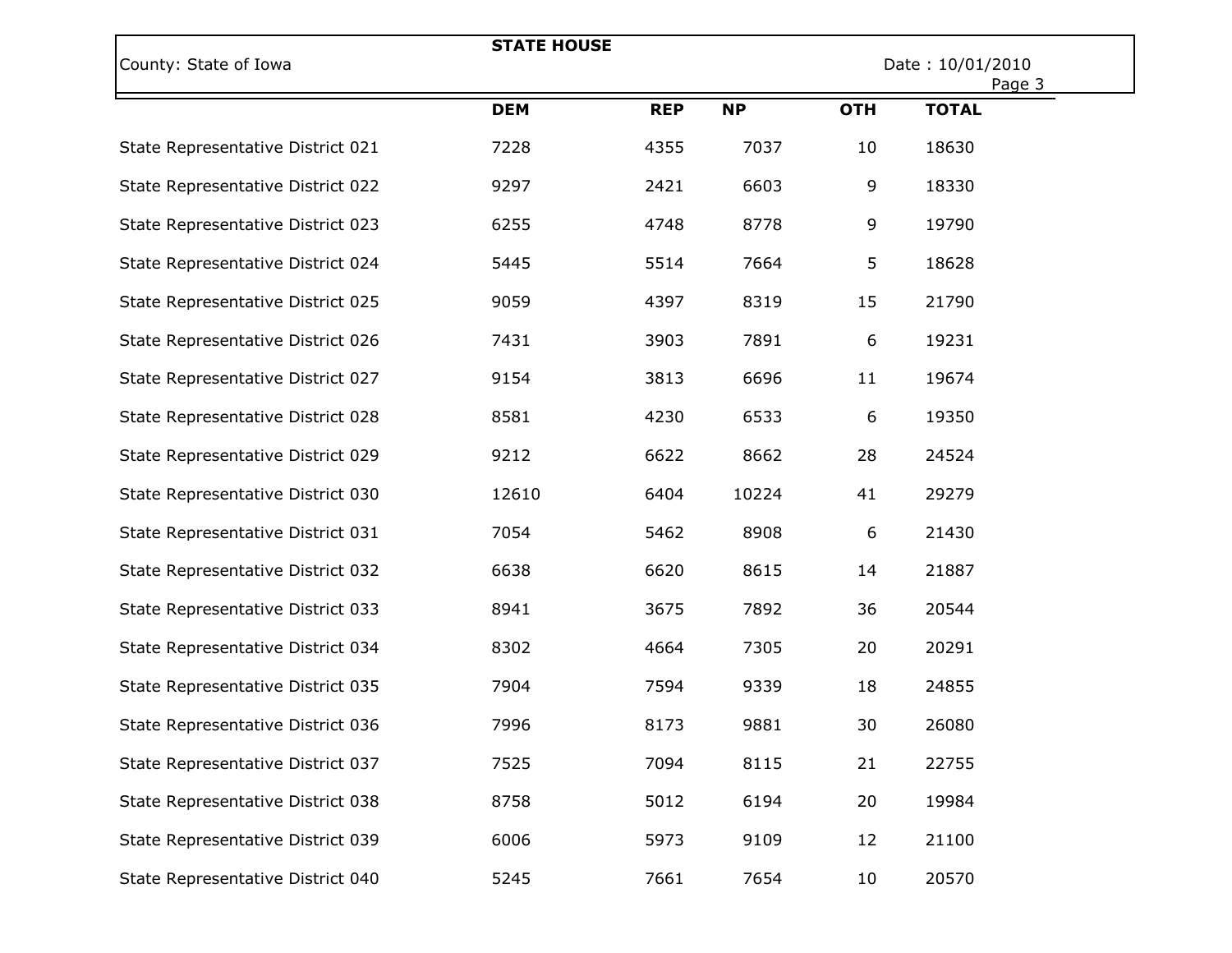| County: State of Iowa             | <b>STATE HOUSE</b> |            |           | Date: 10/01/2010 |                        |  |
|-----------------------------------|--------------------|------------|-----------|------------------|------------------------|--|
|                                   | <b>DEM</b>         | <b>REP</b> | <b>NP</b> | <b>OTH</b>       | Page 3<br><b>TOTAL</b> |  |
| State Representative District 041 | 8208               | 6138       | 6491      | 10               | 20847                  |  |
| State Representative District 042 | 8855               | 7522       | 7270      | 24               | 23671                  |  |
| State Representative District 043 | 6386               | 5958       | 7236      | 6                | 19586                  |  |
| State Representative District 044 | 5263               | 7153       | 7617      | 6                | 20039                  |  |
| State Representative District 045 | 8152               | 5901       | 10689     | 120              | 24862                  |  |
| State Representative District 046 | 8597               | 6555       | 8461      | 47               | 23660                  |  |
| State Representative District 047 | 9072               | 13642      | 14740     | 21               | 37475                  |  |
| State Representative District 048 | 6771               | 5499       | 8088      | 15               | 20373                  |  |
| State Representative District 049 | 7766               | 5273       | 6809      | 15               | 19863                  |  |
| State Representative District 050 | 5000               | 6319       | 7355      | 8                | 18682                  |  |
| State Representative District 051 | 5837               | 5974       | 8208      | 16               | 20035                  |  |
| State Representative District 052 | 4567               | 6753       | 7566      | 4                | 18890                  |  |
| State Representative District 053 | 4868               | 8363       | 7818      | 6                | 21055                  |  |
| State Representative District 054 | 5815               | 6377       | 6788      | 16               | 18996                  |  |
| State Representative District 055 | 5061               | 6607       | 6733      | 10               | 18411                  |  |
| State Representative District 056 | 5866               | 7061       | 6163      | 10               | 19100                  |  |
| State Representative District 057 | 4806               | 9206       | 7442      | $\overline{7}$   | 21461                  |  |
| State Representative District 058 | 5524               | 7521       | 7310      | 8                | 20363                  |  |
| State Representative District 059 | 7364               | 7704       | 5159      | 10               | 20237                  |  |
| State Representative District 060 | 6941               | 7548       | 6109      | 24               | 20622                  |  |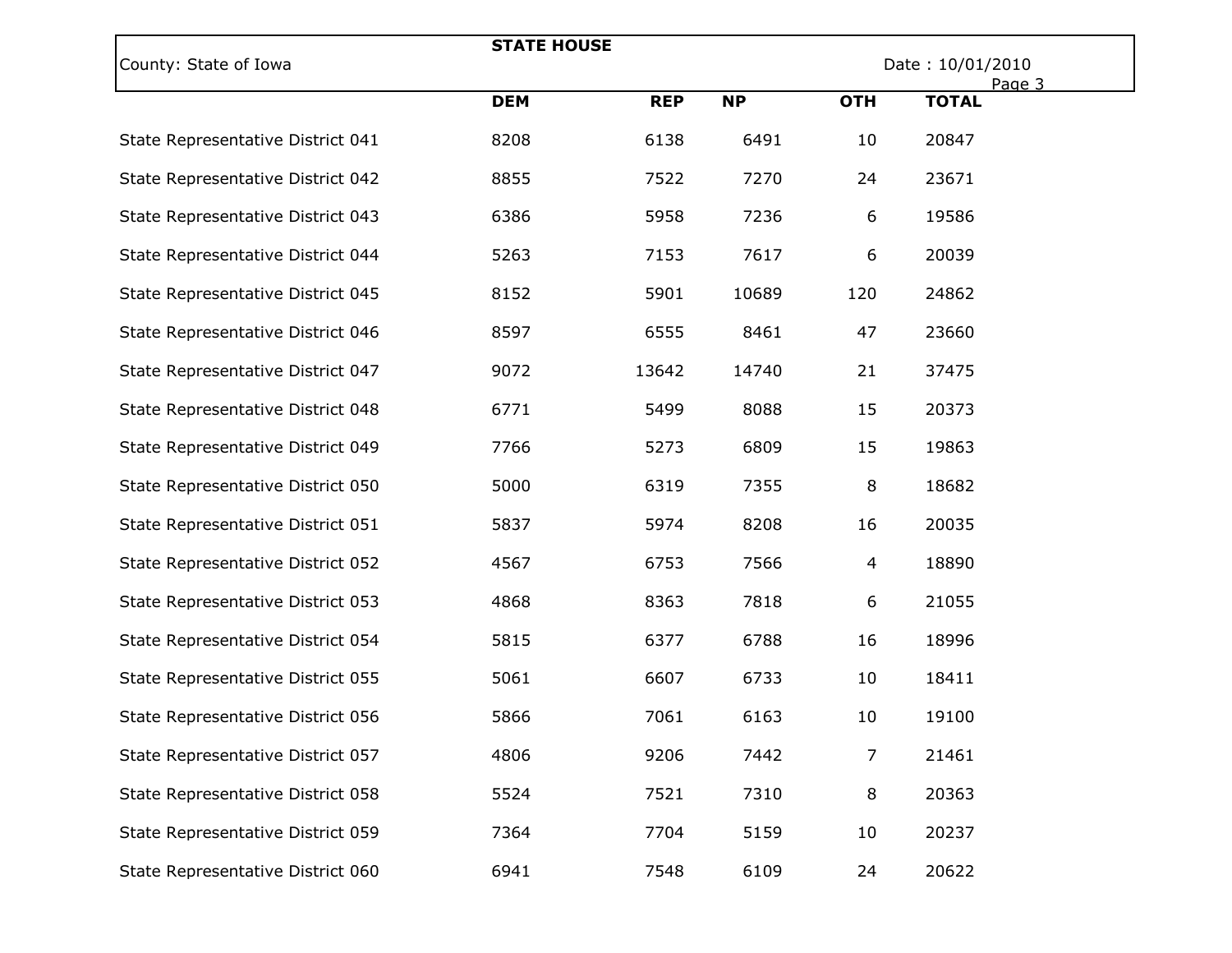| County: State of Iowa             | <b>STATE HOUSE</b> |            |           | Date: 10/01/2010 |              |  |
|-----------------------------------|--------------------|------------|-----------|------------------|--------------|--|
|                                   |                    |            |           |                  | Page 4       |  |
|                                   | <b>DEM</b>         | <b>REP</b> | <b>NP</b> | <b>OTH</b>       | <b>TOTAL</b> |  |
| State Representative District 061 | 10375              | 5047       | 4537      | 30               | 19989        |  |
| State Representative District 062 | 8247               | 3308       | 4822      | 23               | 16400        |  |
| State Representative District 063 | 7713               | 9005       | 6393      | 22               | 23133        |  |
| State Representative District 064 | 8827               | 4951       | 5176      | 29               | 18983        |  |
| State Representative District 065 | 7957               | 2901       | 4580      | 30               | 15468        |  |
| State Representative District 066 | 8669               | 2114       | 3885      | 34               | 14702        |  |
| State Representative District 067 | 9367               | 4878       | 5990      | 26               | 20261        |  |
| State Representative District 068 | 8803               | 3881       | 5037      | 18               | 17739        |  |
| State Representative District 069 | 9388               | 12551      | 9783      | 29               | 31751        |  |
| State Representative District 070 | 8552               | 10576      | 8706      | 40               | 27874        |  |
| State Representative District 071 | 6150               | 8889       | 7992      | 5                | 23036        |  |
| State Representative District 072 | 5915               | 7068       | 6914      | $\overline{7}$   | 19904        |  |
| State Representative District 073 | 7219               | 8041       | 8277      | $\overline{7}$   | 23544        |  |
| State Representative District 074 | 7989               | 7521       | 8111      | 25               | 23646        |  |
| State Representative District 075 | 6955               | 6873       | 7757      | 20               | 21605        |  |
| State Representative District 076 | 6021               | 6691       | 8263      | 8                | 20983        |  |
| State Representative District 077 | 12133              | 4773       | 11154     | 115              | 28175        |  |
| State Representative District 078 | 13963              | 4407       | 8443      | 67               | 26880        |  |
| State Representative District 079 | 6057               | 5949       | 8378      | 8                | 20392        |  |
| State Representative District 080 | 6274               | 6453       | 7852      | 3                | 20582        |  |